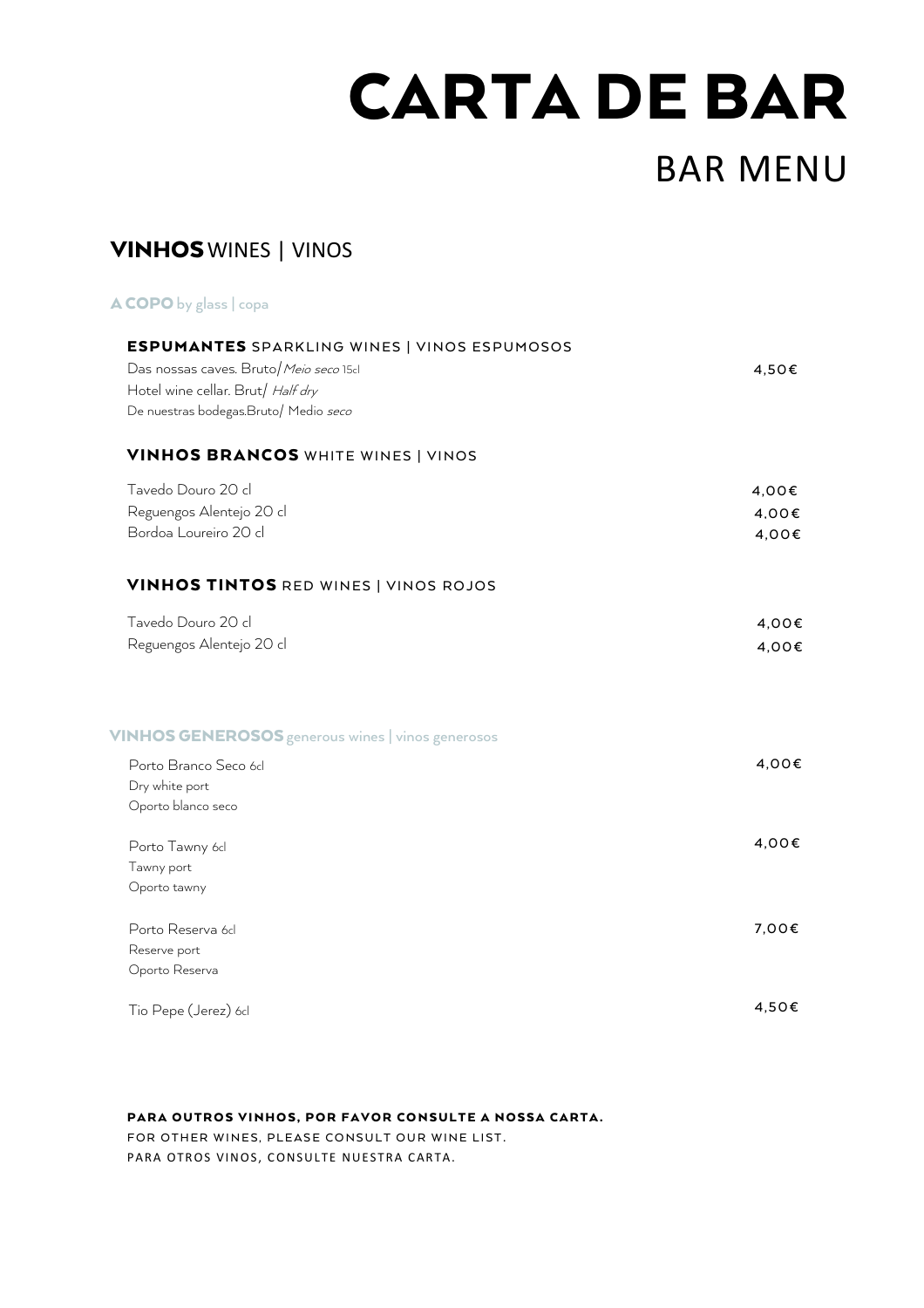## **COCKTAILS** INESQUECÍVEIS unforgettables | inolvidables

| <b>GREY GOOSE - LE GRAND FIZZ</b><br>Vodka Grey Goose, St. Germain, sumo de lima e soda<br>Grey Goose Vodka, St. Germain, lime juice and soda<br>Grey Goose Vodka, St. Germain, zumo de lima y soda                                               | 8,00€ |
|---------------------------------------------------------------------------------------------------------------------------------------------------------------------------------------------------------------------------------------------------|-------|
| <b>PORTO FLIP</b><br>Porto, brandy, gema de ovo e noz moscada<br>Port wine, brandy, egg yolk and nutmeg<br>Oporto wine, brandy, yema de huevo y nuez moscada                                                                                      | 6,00€ |
| <b>CLÁSSICOS</b> classic   clásicos                                                                                                                                                                                                               |       |
| <b>BACARDI MOJITO</b><br>Sumo de lima, rum Bacardi, soda e folhas de hortelã<br>Lime juice, Bacardi rum, soda and mint leaves<br>Zumo de lima, Bacardi ron, soda y hojas de menta                                                                 | 6,00€ |
| <b>IRISH COFFEE</b><br>Whisky irlandês, café, açúcar e natas<br>Irish whisky, coffee, sugar and fresh cream<br>Whisky irlandés, café, azúcar y natas                                                                                              | 5,00€ |
| <b>CAIPIRINHA</b>                                                                                                                                                                                                                                 | 5,50€ |
| Cachaça 51, lima, açúcar amarelo, gelo picado                                                                                                                                                                                                     |       |
| Cachaça 51, lime, yellow sugar, crushed ice<br>Cachaza 51, lima, azúcar amarilla,hielo picado                                                                                                                                                     |       |
| <b>SENSUAIS</b> sensual                                                                                                                                                                                                                           |       |
| MARTINI TÓNICO (ROSSO OU BIANCO)<br>Martini, água tónica, rodela de laranja ou lima e hortelã<br>Martini, tonic water, orange or lime slice and mint<br>Martini, agua tonica, rodaja de naranja a lima y menta                                    | 5,00€ |
| BOMBAY SAPPHIRE WITH A TWIST OF ST. GERMAIN<br>Gin Bombay Sapphire e licor St. Germain<br>Gin Bombay Sapphire and St. Germain liqueur<br>Ginebra Bombay Sapphire y licor                                                                          | 7,50€ |
| <b>ST. GERMAIN COCKTAIL</b><br>Licor St. Germain, espumante prosecco, água gaseificada, zest de limão<br>Liqueur St. Germain, sparkling prosecco wine, soda, lemon zest<br>Licor St. Germain, vino espumoso prosecco, agua con gas, limón rallado | 8,00€ |

PARTILHE CONNOSCO AS SUAS PREFERÊNCIAS, E DEIXE-NOS SURPREENDÊ-LO! SHARE YOUR PREFERENCES WITH US AND LET US SURPRISE YOU!

COMPARTE TUS PREFERENCIAS CON NOSOTROS Y DÉJANOS SORPRENDERTE!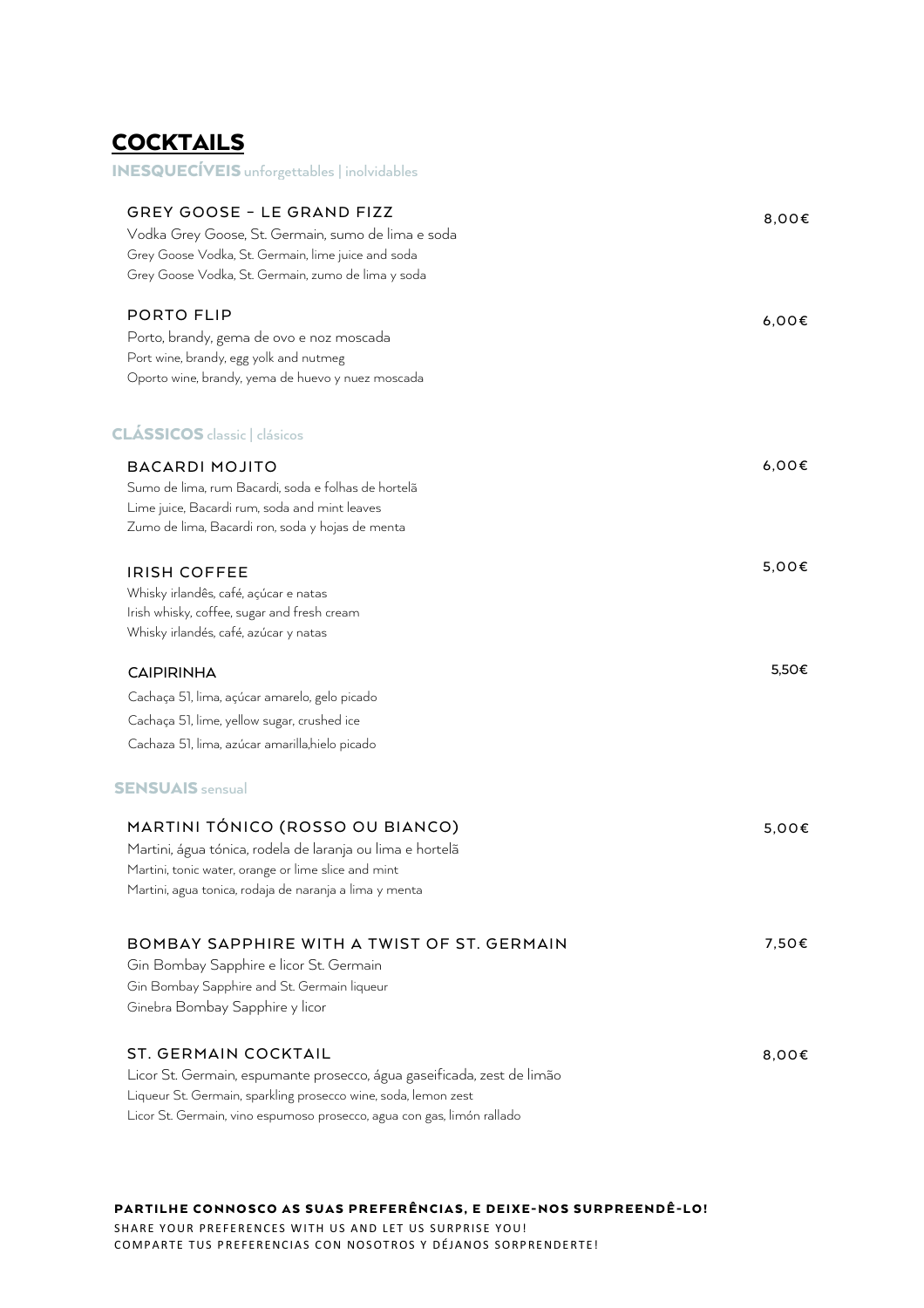| <b>À SUA MEDIDA</b> made for you   a tu medida<br><b>SEM ÁLCOOL</b> alcohol free   sin alcohol                                                                                                      |                 |
|-----------------------------------------------------------------------------------------------------------------------------------------------------------------------------------------------------|-----------------|
| ÂNCORA BREEZE<br>Leite de coco, sumo de ananás, sumo de pêssego e grenadine<br>Coconut milk, pineapple juice, peach juice and grenadine<br>Leche de coco, zumo de piña, zumo de durazno y granadina | $5.00 \epsilon$ |
| ÂNCORA STORM<br>Sumo de laranja, sumo de pêssego, frutos vermelhos e alecrim<br>Orange juice, peach juice, red fruits and rosemary<br>Zumo de naranja, zumo de durazno, frutos rojos y romero       | 5.00E           |

## **BEBIDAS ESPIRITUOSAS** SPIRIT DRINKS

#### WHISKY NOVO young whiskey

| William Lawson's 5cl<br>J&B 5cl<br>Cutty Sark 5cl<br>Johnnie Walker Red Label            | 5,00€<br>5,00€<br>5,00€<br>5,00€ |
|------------------------------------------------------------------------------------------|----------------------------------|
| WHISKY VELHO old whiskey   whisky antiguo<br>Logan 5cl<br>Johnnie Walker Black Label 5cl | 8,00€<br>8,00€                   |
| <b>WHISKY MALTE</b> malt whiskey   whisky de malta<br>Cardhu 5cl<br>Glenfiddich 5cl      | 10,00€<br>10,00€                 |
| <b>WHISKY IRLANDÊS</b> irish whiskey   whisky irlandés<br>Bush Mills 5cl                 | 7,00€                            |
| <b>WHISKY AMERICANO</b> american whiskey   whisky americano<br>Jack Daniels 5cl          | 8,00€                            |
| <b>WHISKY CANADIANO</b> canadian whiskey   whisky canadiense<br>Canadian Club 5cl        | 7,00€                            |
| <b>VODKA</b><br>Eristoff 5cl                                                             | 6,00E                            |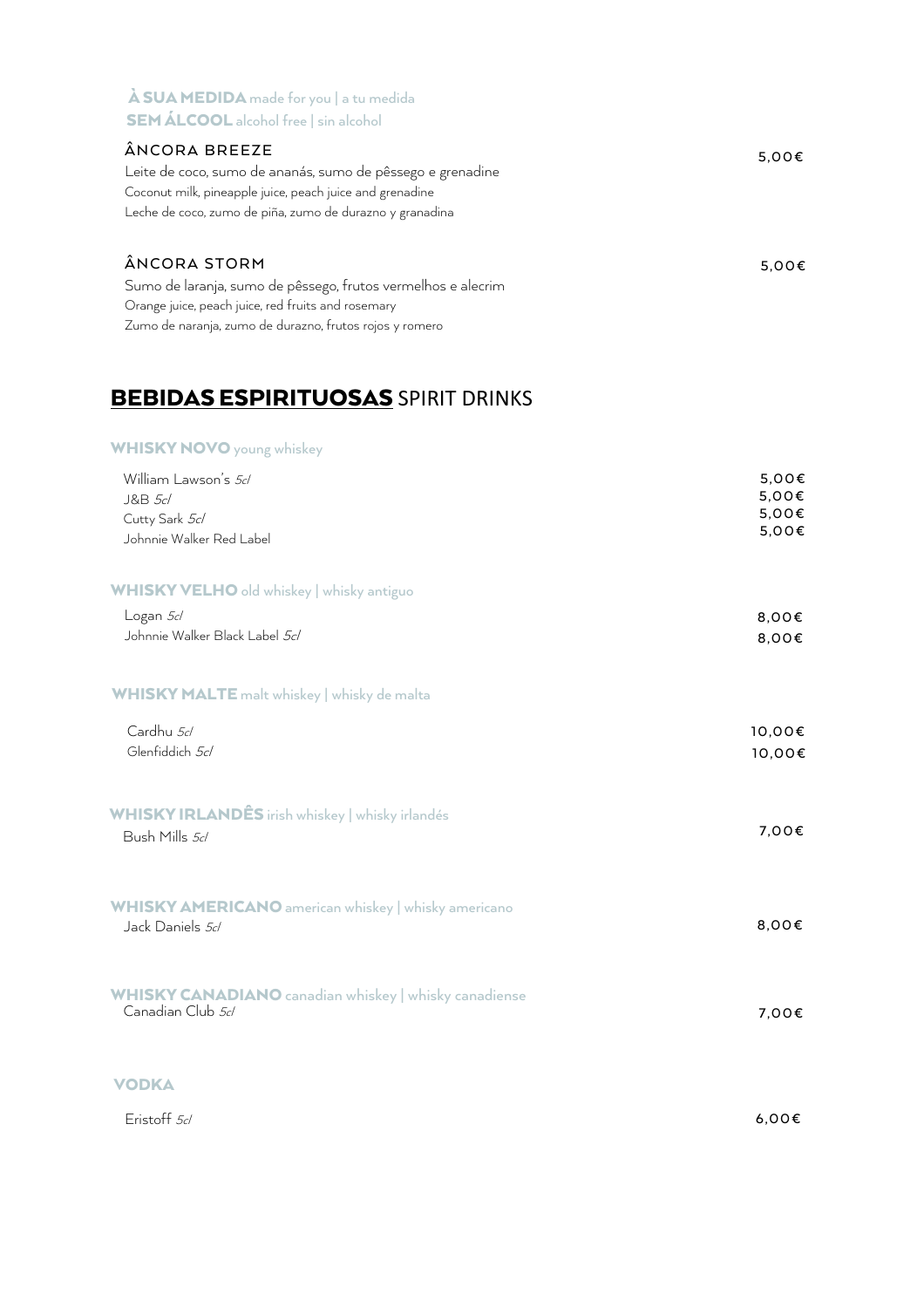#### RUM RON

| Bacardi Carta Blanca 5cl                       | 6,00€  |
|------------------------------------------------|--------|
| Captain Morgan Gold                            | 5,00€  |
| Santa Teresa 1796                              | 11.00€ |
| Santa Teresa Reserva                           | 7.00€  |
| <b>TEQUILA</b>                                 |        |
| 3 Sombreros 5d                                 | 5,00€  |
| Don Julio                                      | 7,00€  |
| <b>AGUARDENTE VÍNICA</b> spirits   aguardiente |        |
| Brandy Croft 5cl                               | 5,00€  |
| Macieira 5cl                                   | 5,00€  |
| CRF Reserva 5d                                 | 8,00€  |
| <b>GIN</b> ginebra                             |        |
| Gordon's 5cl                                   | 6,00€  |
| Beefeater 5cl                                  | 6,00€  |
| Bombay Sapphire 5cl                            | 7,00€  |
| Bulldog 5cl                                    | 8,00€  |
| Martin's Miller 5d                             | 9,00€  |
| Hendrick's 5cl                                 | 9,00€  |

#### BOTÂNICOS BOTANICAL | BOTÁNICOS

Zimbro / citrinos / cardamomo / alcaçuz / pimenta rosa / hibisco / canela (pau) / alecrim / frutas Juniper / citrus fruit / cardomon / licorice / pink pepper / hibiscus / cinnamon (stick) / rosemary / fruit Enebro / fruta cítrica / cardamomo / regaliz / pimienta rosa / hibisco / rama de canela / romero / fruta

## LICORES E APERITIVOS LIQUEURS AND APERITIF | LICORES Y APERITIVOS

#### LICORES NACIONAIS national liqueurs

| Amêndoa Amarga                              | 5,00€ |
|---------------------------------------------|-------|
| Ginja                                       | 5,00€ |
| Licor Beirão                                | 5,00€ |
| Licor de Mel                                | 5,00€ |
| Brandy Mel                                  | 5,00€ |
| <b>LICORES IMPORTADOS</b> imported liqueurs |       |
| Bailey's                                    | 7,00€ |
| Disaronno                                   | 7,00€ |
| Safari                                      | 7,00€ |
| Tia Maria                                   | 7,00€ |
| Ricard                                      | 7.00€ |
| Mozart Dark Chocolate Cream                 | 7.00€ |
| St. Germain                                 | 7.00€ |
| Campari                                     | 6.00€ |
| Malibu                                      | 5.00€ |
| Pimm's                                      | 5.00€ |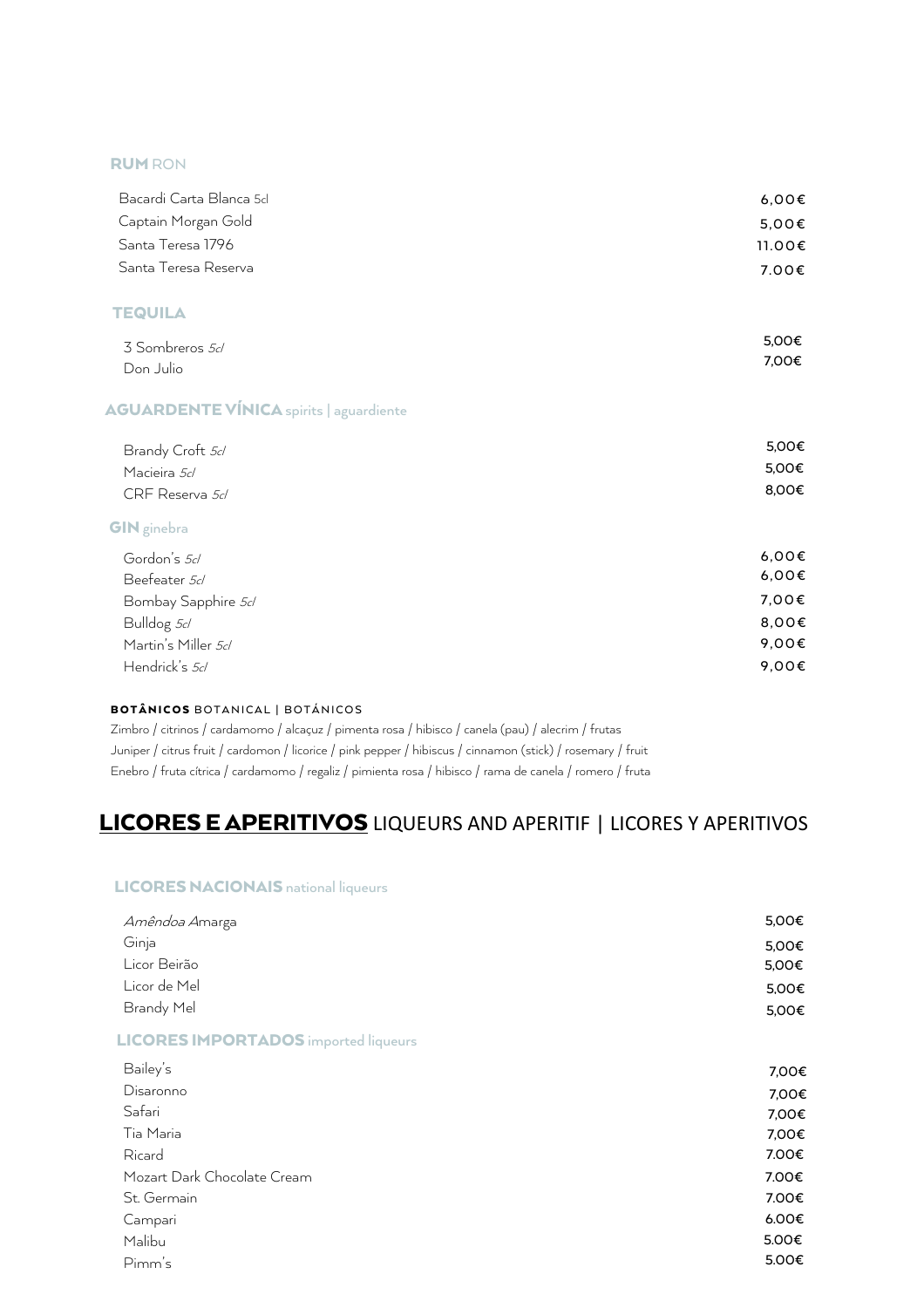#### APERITIVOS aperitif

| Martini <i>5d</i>              | 3.50€                         |
|--------------------------------|-------------------------------|
| Dry, Bianco, Rosso             |                               |
| <b>CERVEJAS</b> beer   cerveza |                               |
| Pressão draft I presión        | 2,00€ / 3,00€ / 4,00€ / 5,00€ |

| LI EPPA ORIGIC DI EPIONI                        | 20cl/30cl/40cl/50cl |
|-------------------------------------------------|---------------------|
| Super Bock                                      | 3.00€               |
| Super Bock s/ Álcool alcohol free   sin alcohol | 3.00€               |
| Super Bock Stout                                | 3.00€               |

## CAFETARIA CAFETERIA | CAFETARÍA

| Café e Descafeinado                                        | 1,50€ |
|------------------------------------------------------------|-------|
| Coffee & Decaf                                             |       |
| Café y descafeinado                                        |       |
| Americano                                                  | 2,50€ |
| American Coffee                                            |       |
| Cafe Americano                                             |       |
| Café com Leite                                             | 2,50€ |
| Coffee with Milk                                           |       |
| Café con Leche                                             |       |
| Capuchino - café, leite vaporizado e creme de leite        | 3,00€ |
| Capuccino - coffee, vaporized milk and milk cream          |       |
| Cappuccino - café, espuma de leche y crema de leche        |       |
| Café Macchiato - leite vaporizado e café                   |       |
| Machiatto Coffee - vaporized milk and coffee               | 2,50€ |
| Café Macchiato - espuma de leche y café                    |       |
| Café Moka-chocolate, leite, café, chocolate em pó          | 3,50€ |
| Moka Coffee - chocolate, milk, coffee and chocolate powder |       |
| Café Moka - chocolate, leche, café y chocolate en polvo    |       |
| Leite                                                      | 1,50€ |
| Milk                                                       |       |
| Leche                                                      |       |
| Chocolate Quente                                           | 3,00€ |
| Hot Chocolate                                              |       |
| chocolate caliente                                         |       |
| Chás & infusões                                            | 2,50€ |
| Tea                                                        |       |
|                                                            |       |

Tés e infusiones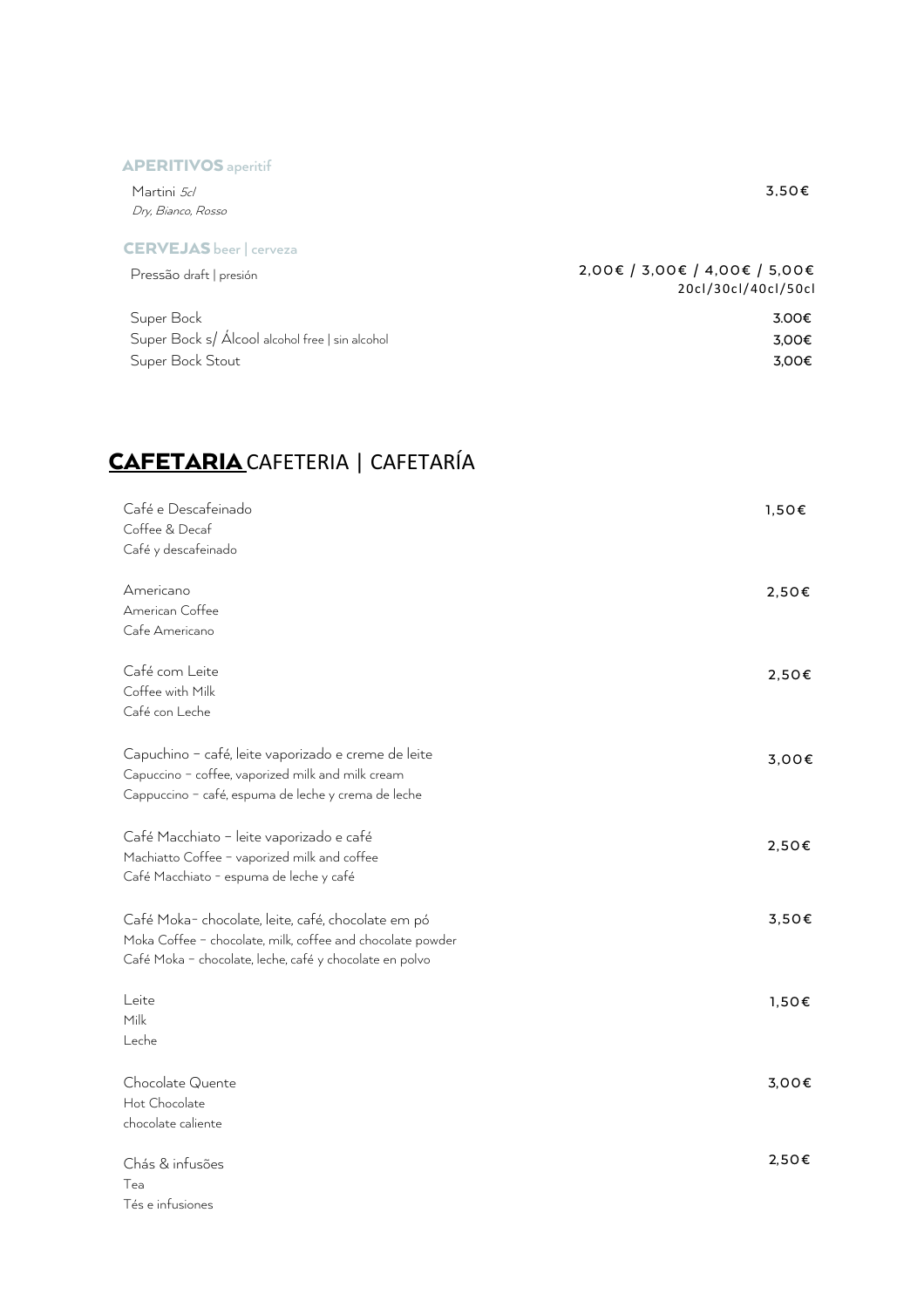#### BATIDOS milkshakes

Sumo de Laranja Natural fresh orange juice

| Baunilha vanilla   vainilla<br>Chocolate<br>Frutas fruit                                                                                 | 4,50€<br>4,50€<br>4,50€    |
|------------------------------------------------------------------------------------------------------------------------------------------|----------------------------|
| <b>ÁGUAS</b> water   aguas                                                                                                               |                            |
| Água local filtrada com ou sem gás (garrafa retornável)<br>Local filtered water with or without gas<br>Água local filtrada con o sin gas | 1,50€ / 2,50€<br>36cl/70cl |
| <b>REFRIGERANTES</b> soft drinks and juices   refrescos                                                                                  |                            |
| Coca-Cola / Coca-Cola Zero                                                                                                               | 3,00€                      |
| Fanta Laranja orange   naranja                                                                                                           | 3,00€                      |
| Iced Tea                                                                                                                                 | 3,00€                      |
| 7 Up                                                                                                                                     | 3,00€                      |

4 ,00€